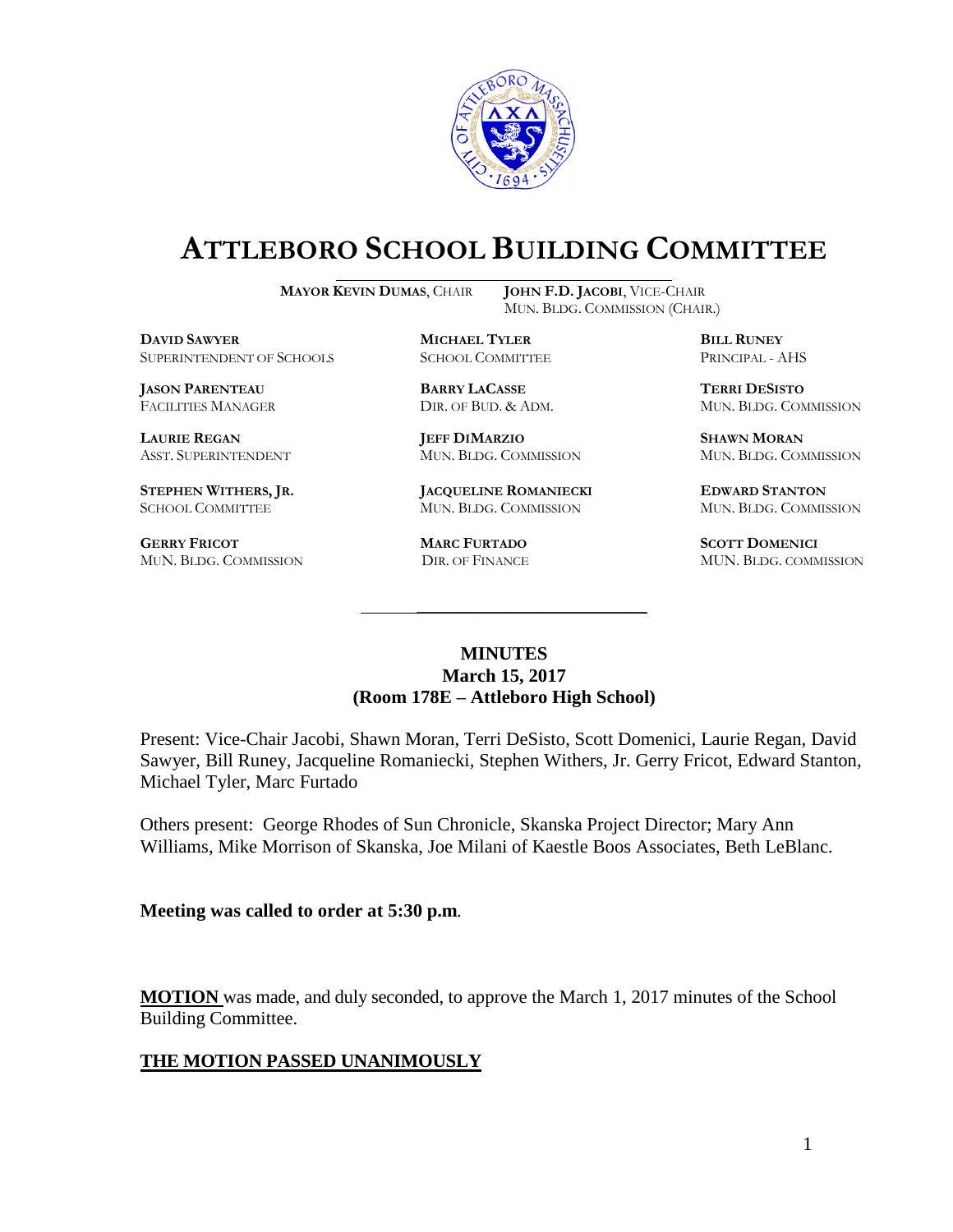## **Attleboro High School Rehabilitation Project**

**MOTION** was made, and duly seconded to approve payment of invoices # 1316825-000-13033- 11 from Skanska in the amounts of \$24,435 respectively for AHS OPM services.

### **MOTION PASSED UNANIMOUSLY**

Mary Ann Williams summarized the Preliminary Design Program Submission (PDP) – which includes all of the estimates, options, and meeting minutes previously reviewed with the committee. A hard copy of the report was brought by KBA for review.

The Table of Contents includes all of the documents included in the binder. Mary Ann Williams summarized each of the deliverables included in the PDP. The Table of Contents outlines the requirements outlined in the MSBA Module 3 – Feasibility Study.

The Submission includes documentation from AHS's invitation into the MSBA Pipeline, the Design Enrollment, and the Reimbursement Rate as outlined in Module 1.

Mary Ann Williams summarized the Educational Program and how the options studied in the PDP meet the needs established in the AHS Educational Program. The Class Schedule and the Teaching Methodology, Structure, and Critical Adjacencies are included in the description of the Educational Program.

The Project Team has reviewed the current conditions & spaces within the building and compared it to what is required to meet with the MSBA Guidelines. The Existing Conditions Report includes Site Investigations, an Assessment of Developable Property, a determination of legal title, and any site restraints. An analysis of infrastructure, hazardous materials, geotechnical, codes, and environmental conditions was completed as part of this project. Site access was also reviewed as part of this study.

An Executive Summary was created summarizing the Preliminary Evaluation of Options. The options included 1 repair, two additions/renovations, and three new options. Each option was evaluated by their effect on the Educational Program, cost, schedule and efficiencies.

Appendices include many of the reports completed by KBA and their subconsultants, as well as from the City, and the OPM that support the PDP.

Mary Ann Williams stated it is too early to establish the amount of ineligible costs. Mary Ann did state that the team did use the State's Budget form to try and establish an educated calculation of ineligible cost at this point in the project.

The MSBA has 30 days to provide comment on the PDP submission. The AHS Building Committee has two weeks to respond to the comments. Mary Ann stated that the MSBA will have comments, which will be valuable as we evaluate these options further in Module 3-B for the Preferred Schematic Report. The Project Team will continue to refine the Pro's and Con's as more information is developed.